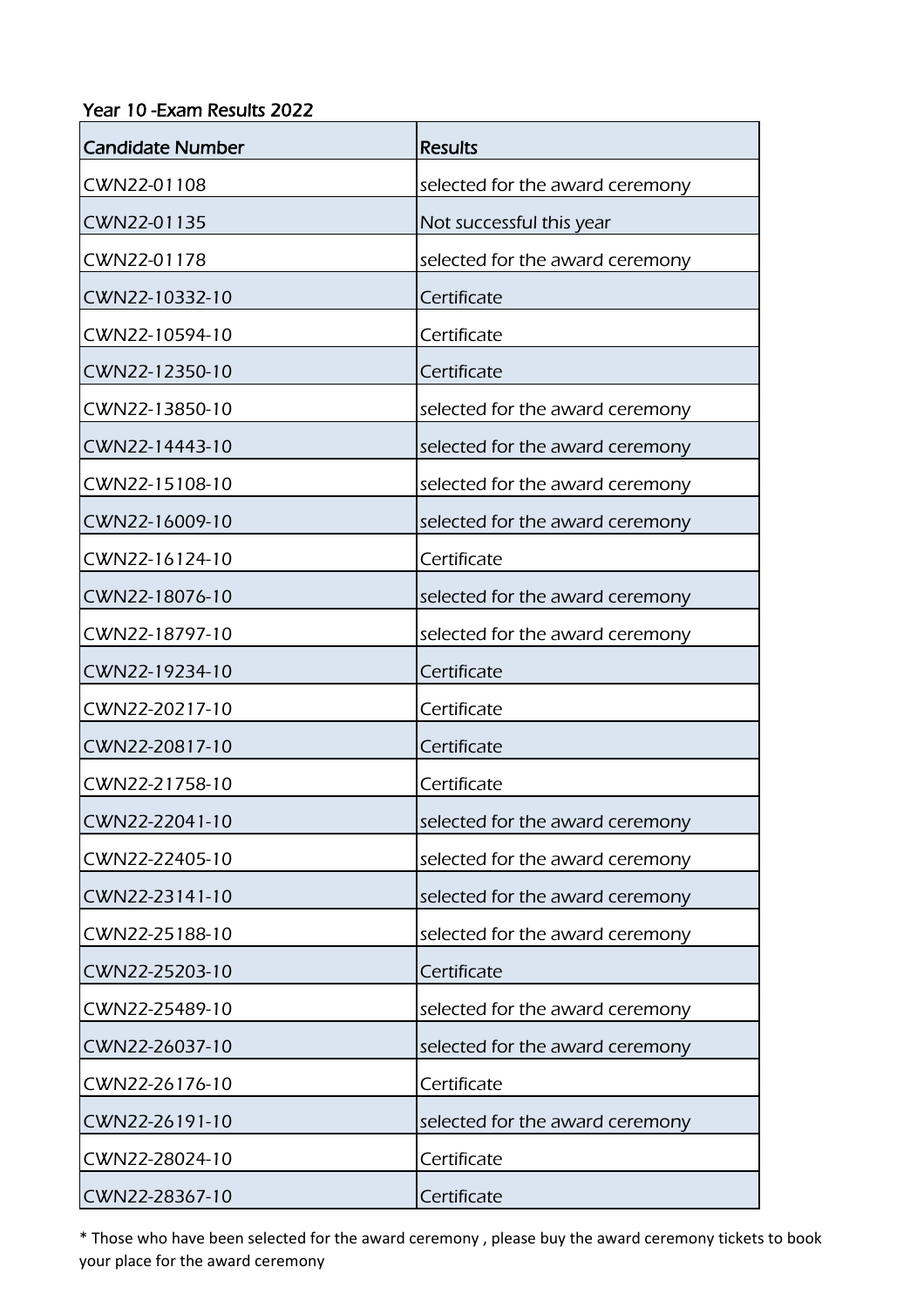| <b>Candidate Number</b> | <b>Results</b>                  |
|-------------------------|---------------------------------|
| CWN22-29283-10          | selected for the award ceremony |
| CWN22-29301-10          | selected for the award ceremony |
| CWN22-30543-10          | Certificate                     |
| CWN22-31398-10          | Not successful this year        |
| CWN22-31599-10          | Certificate                     |
| CWN22-31788-10          | Certificate                     |
| CWN22-31953-10          | Not successful this year        |
| CWN22-32087-10          | selected for the award ceremony |
| CWN22-32726-10          | selected for the award ceremony |
| CWN22-33230-10          | Not successful this year        |
| CWN22-33685-10          | Not successful this year        |
| CWN22-34197-10          | Certificate                     |
| CWN22-34453-10          | selected for the award ceremony |
| CWN22-34619-10          | Certificate                     |
| CWN22-35404-10          | Certificate                     |
| CWN22-35448-10          | selected for the award ceremony |
| CWN22-35491-10          | Certificate                     |
| CWN22-38232-10          | selected for the award ceremony |
| CWN22-39681-10          | Certificate                     |
| CWN22-39752-10          | selected for the award ceremony |
| CWN22-40134-10          | Certificate                     |
| CWN22-40518-10          | Certificate                     |
| CWN22-40814-10          | Certificate                     |
| CWN22-41356-3           | Certificate                     |
| CWN22-41620-10          | Certificate                     |
| CWN22-42038-10          | selected for the award ceremony |
| CWN22-42625-10          | Certificate                     |
| CWN22-43326-10          | selected for the award ceremony |
| CWN22-43711-10          | selected for the award ceremony |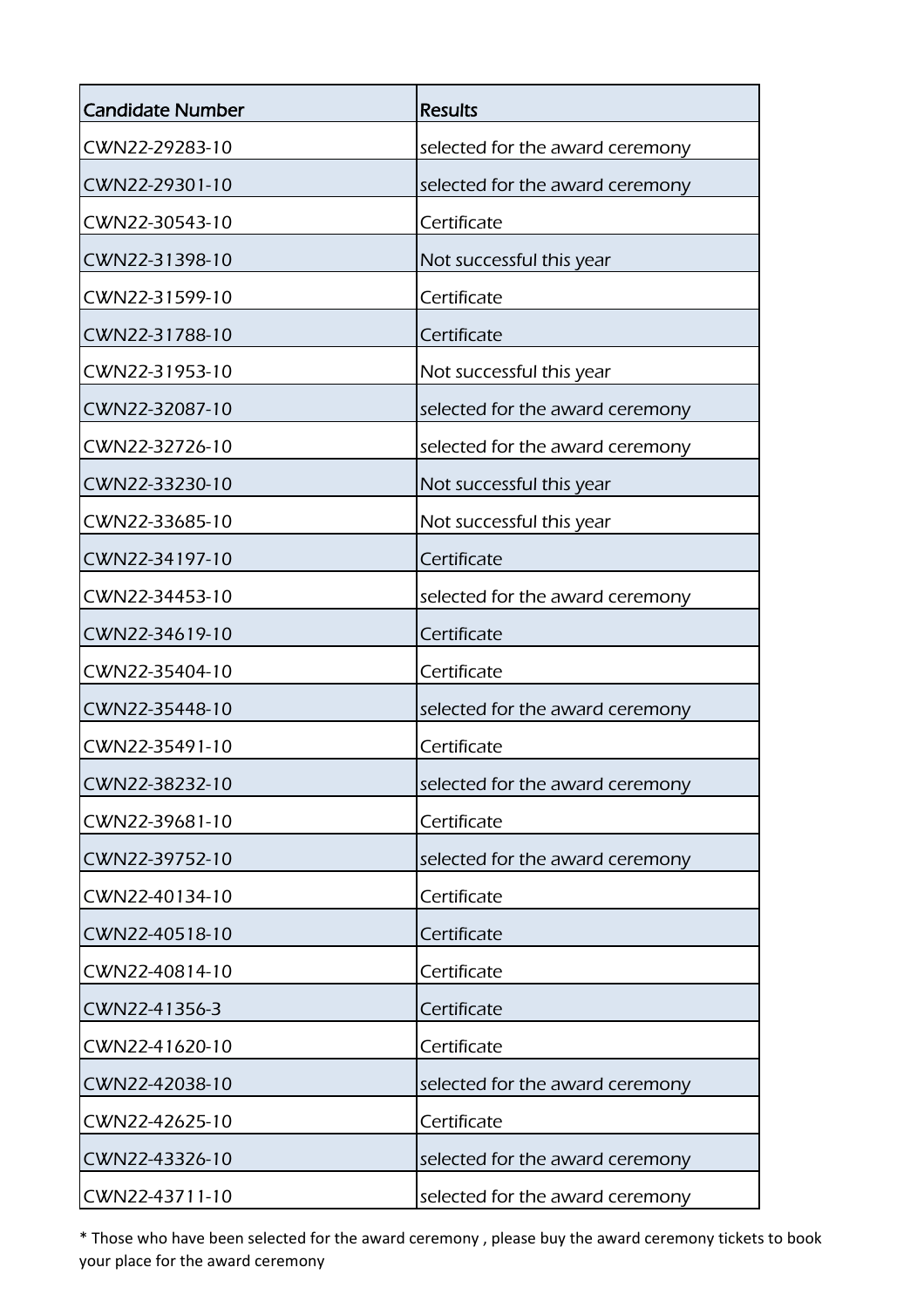| <b>Candidate Number</b> | <b>Results</b>                  |
|-------------------------|---------------------------------|
| CWN22-44909-10          | Certificate                     |
| CWN22-45222-10          | Certificate                     |
| CWN22-45620-10          | Not successful this year        |
| CWN22-46347-10          | selected for the award ceremony |
| CWN22-50383-10          | Certificate                     |
| CWN22-51078-10          | Certificate                     |
| CWN22-51552-10          | selected for the award ceremony |
| CWN22-52195-10          | Not successful this year        |
| CWN22-52465-10          | Certificate                     |
| CWN22-53887-10          | selected for the award ceremony |
| CWN22-54060-10          | Certificate                     |
| CWN22-54497-10          | selected for the award ceremony |
| CWN22-54823-10          | selected for the award ceremony |
| CWN22-55354-10          | selected for the award ceremony |
| CWN22-57273-10          | Certificate                     |
| CWN22-57503-10          | Certificate                     |
| CWN22-57757-10          | selected for the award ceremony |
| CWN22-58458-10          | selected for the award ceremony |
| CWN22-58765-10          | selected for the award ceremony |
| CWN22-59634-10          | Certificate                     |
| CWN22-60199-10          | selected for the award ceremony |
| CWN22-61304-10          | selected for the award ceremony |
| CWN22-61503-10          | Certificate                     |
| CWN22-61631-10          | Certificate                     |
| CWN22-62847-10          | selected for the award ceremony |
| CWN22-64298-10          | selected for the award ceremony |
| CWN22-64774-10          | Certificate                     |
| CWN22-65047-10          | Certificate                     |
| CWN22-65213-10          | selected for the award ceremony |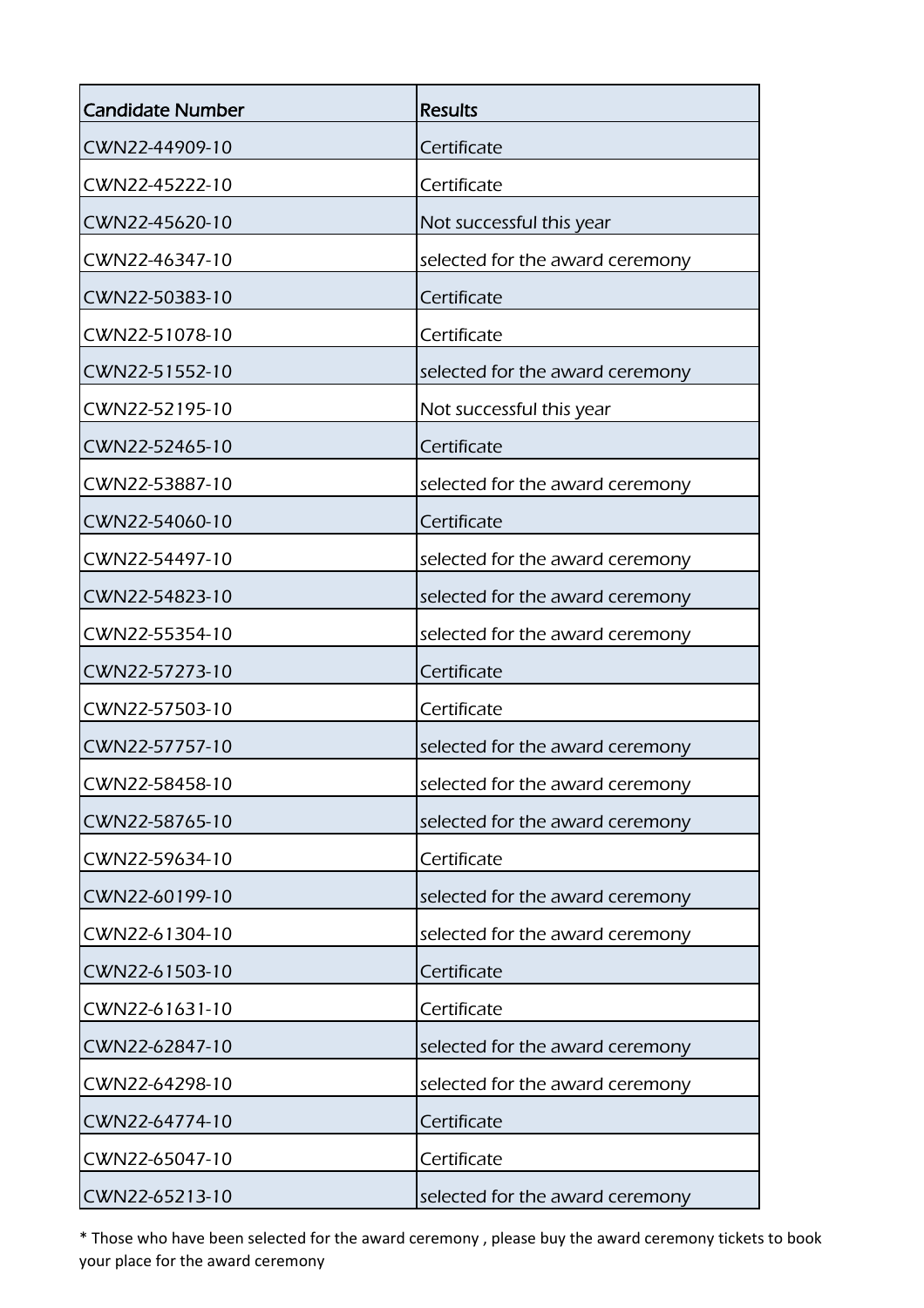| <b>Candidate Number</b> | <b>Results</b>                  |
|-------------------------|---------------------------------|
| CWN22-66342-10          | Certificate                     |
| CWN22-66437-10          | selected for the award ceremony |
| CWN22-66588-10          | Not successful this year        |
| CWN22-67367-10          | Certificate                     |
| CWN22-68149-10          | Not successful this year        |
| CWN22-68932-10          | selected for the award ceremony |
| CWN22-69687-10          | Not successful this year        |
| CWN22-70437-10          | Certificate                     |
| CWN22-70788-10          | selected for the award ceremony |
| CWN22-71513-10          | Certificate                     |
| CWN22-71610-10          | Not successful this year        |
| CWN22-71740-10          | selected for the award ceremony |
| CWN22-72754-10          | Not successful this year        |
| CWN22-73521-10          | Not successful this year        |
| CWN22-73619-10          | Certificate                     |
| CWN22-73800-10          | selected for the award ceremony |
| CWN22-75654-10          | Certificate                     |
| CWN22-77089-10          | Certificate                     |
| CWN22-77765-10          | selected for the award ceremony |
| CWN22-79911-10          | Not successful this year        |
| CWN22-80679-10          | selected for the award ceremony |
| CWN22-80859-10          | Certificate                     |
| CWN22-82288-10          | Certificate                     |
| CWN22-84083-10          | Not successful this year        |
| CWN22-84128-10          | selected for the award ceremony |
| CWN22-84567-10          | selected for the award ceremony |
| CWN22-84611-10          | Certificate                     |
| CWN22-84915-10          | selected for the award ceremony |
| CWN22-85651-10          | Not successful this year        |